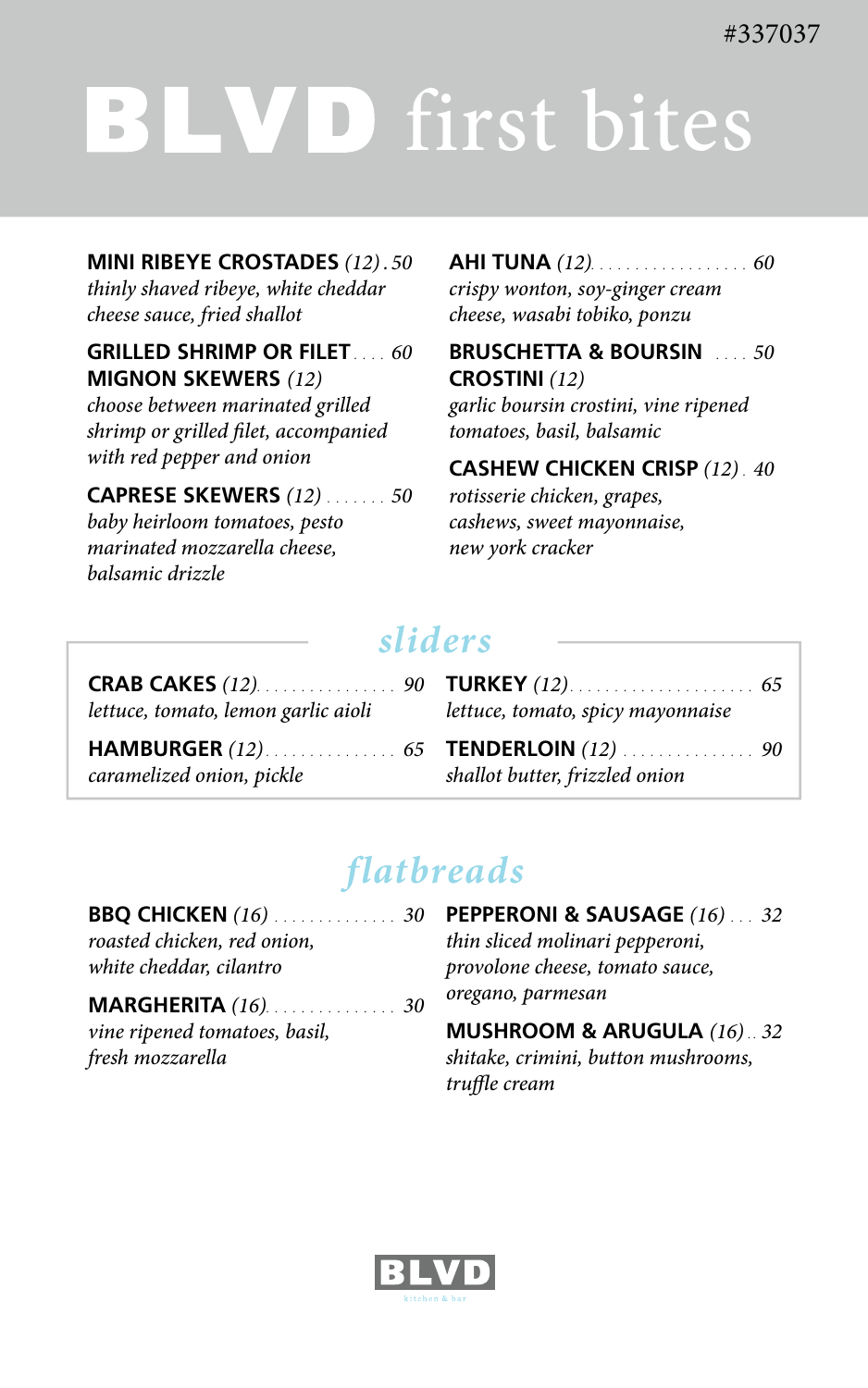# LVD first bites  $\frac{1}{\sqrt{2}}$

**BLVD CRAB CAKES** *(12) ........ 60 our famous crab cakes, lemon garlic aioli*

**SHRIMP COCKTAIL** *(18) ........ 80 jumbo poached prawns, house cocktail sauce*

**LOBSTER MAC & CHEESE** *(24) 180 main lobster, three cheese cream sauce, tomato, scallion, cornbread crumbs* 

**SHRIMP & AVOCADO** *(24)..... 60* **SALSA** *lemon mint crème fraiche, tortilla chips*

**BUFFALO SHRIMP** *(12)......... 80 jumbo shrimp, bleu cheese crumbles*

#### **SEAFOOD TOWER** *(24)........ 250*

*assorted chilled seafood, house cocktail sauce*

#### **BLVD WING SAMPLER** *(50-60) . 90*

*signature & buffalo wings with bleu cheese*

#### **IMPORTED MEATS** *(24) ....... 195* **& CHEESE PLATTER**

*assorted artisan cheeses, imported meats*

#### **RAW VEGETABLE** *(24)......... 135* **PLATTER**

*assortment of fresh seasonal vegetables with ranch*

#### **SEASONAL FRESH FRUIT** *(24). 150* **PLATTER**

*seasonal fruits, fresh berries*

#### **CHILLED TENDERLOIN** *(24) ... 200* **PLATTER**

*blackened and seared tenderloin, crostini, arugula capers, frizzled onions, horseradish cream*

## *stuffed mushrooms*

| <b>CREAMY SPINACH &amp; PARMESAN FLORENTINE</b><br><b>STUFFED MUSHROOMS</b> (12) |  |
|----------------------------------------------------------------------------------|--|
|                                                                                  |  |

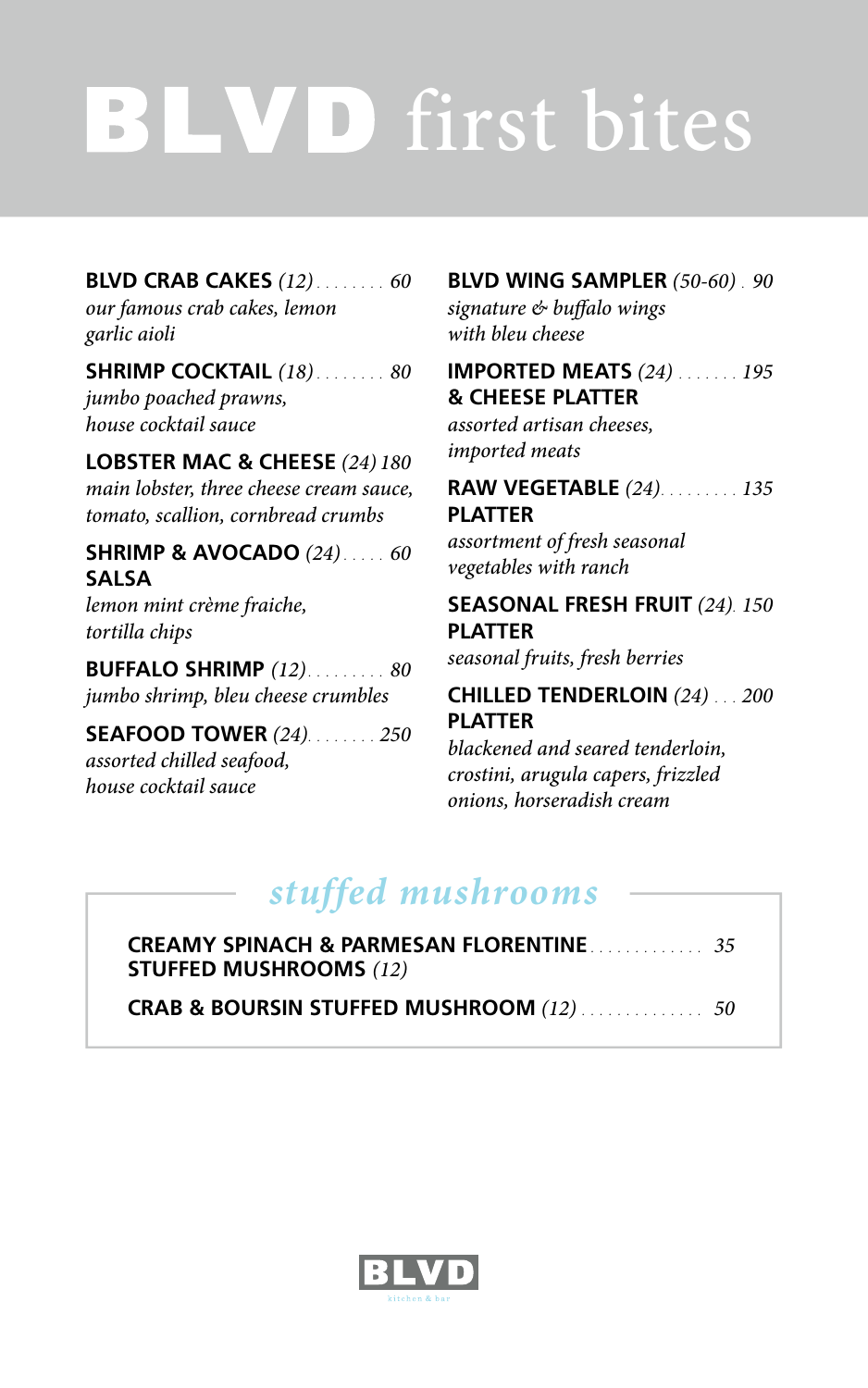# **BLVD** main bites

## *plated dinner*

#### *TIER 3 95*

Filet Mignon Sea Bass

Lobster Mac & Cheese Vegetarian Risotto

**SALAD** Chopped Salad & Pull-apart Bread **ENTRÉE SELECTIONS** *TIER 2 85*

**SALAD** Bistro or Caesar Salad & Pull-apart Bread

#### **ENTRÉE SELECTIONS**

Pork Chop Scottish Salmon Rigatoni Bolognese Vegetarian Risotto

#### **[ TWO SIDES INCLUDED ]**

*DINNER DUET 100*

#### *TIER 1 75*

**SALAD** Bistro or Caesar Salad & Pull-apart Bread

#### **ENTRÉE SELECTIONS**

Herb Rotisserie Chicken Ahi Tuna Soba Noodles Chicken Mac & Cheese Vegetarian Risotto

#### **SALAD** Chopped Salad & Pull-apart Bread

#### **ENTRÉE**

Filet Mignon & Sea Bass

#### **[ TWO SIDES INCLUDED ]**

**SIDES** Garlic Mashed Potatoes, Herb Roasted Yukon Potatoes, Rice Pilaf, Grilled Asparagus, Green Beans

**DESSERT** Choice of Chocolate Cake or Cheesecake

## *plated lunch*

#### *TIER 2 40*

#### **SOUP**

Tomato Basil or Soup du Jour & Pull-apart Bread

#### **ENTRÉE SELECTIONS**

Grilled Scottish Salmon Herb Rotisserie Chicken Steak Wedge Salad Caprese Sandwich with Chips

#### *TIER 1 35*

#### **SOUP**

Tomato Basil or Soup du Jour & Pull-apart Bread

#### **ENTRÉE SELECTIONS**

Blackened Salmon Salad Herb Grilled Chicken Sandwich with chips Chicken Chopped Salad Caprese Sandwich with Chips

**INCLUDES** *Coffee, Coke Products, Iced Tea, Lemonade & Juice*